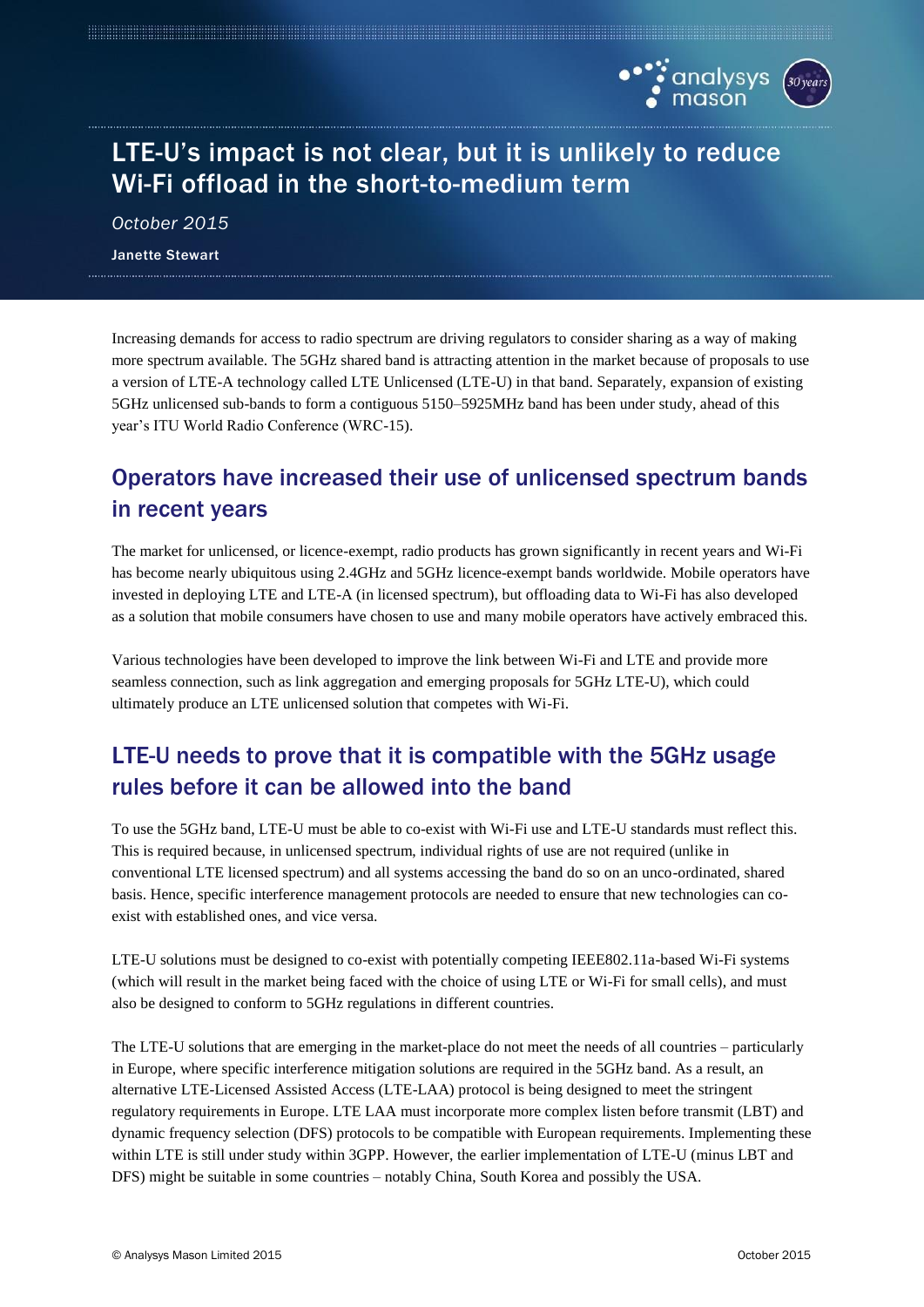## Wi-Fi will continue to dominate in the short term and operators will continue to rely on licensed spectrum for mobile broadband

If LTE-U can offer better performance than Wi-Fi, it may be a valuable addition to LTE-A networks for mobile operators. Whether this signals a decline in mobile operators offering solutions integrated with Wi-Fi will ultimately depend on how key metrics for each technology compare (see Figure 1).

| <b>Metric</b>                      | Wi-Fi                                                                                                                                                                                           | <b>LTEU</b>                                                                                                                                                                                                                                        |
|------------------------------------|-------------------------------------------------------------------------------------------------------------------------------------------------------------------------------------------------|----------------------------------------------------------------------------------------------------------------------------------------------------------------------------------------------------------------------------------------------------|
| Distance/range                     | Short-range, limited by the propagation<br>characteristics of the 5GHz band and the<br>low-power licence exemption limits of the<br>5GHz band. <sup>1</sup>                                     | In the 5GHz band, LTE-U will have the same range limitations<br>as Wi-Fi, but when integrated with other LTE carriers in<br>licensed spectrum, this range limitation is avoided (for<br>example, via inter-cell carrier aggregation). <sup>2</sup> |
| <b>Throughput</b>                  | Up to 500Mbps or more is theoretically<br>possible depending on the generation of<br>technology used and the bandwidth<br>deployed. Typical speeds are more likely<br>to be around 100-150Mbps. | Undetermined at present, although in practice throughput will<br>probably be measured across LTE small-cell licensed<br>spectrum combined with the unlicensed 5GHz carriers and<br>hence could exceed Wi-Fi depending on spectrum used.            |
| <b>Robustness</b>                  | Less subject to interference than 2.4GHz<br>Wi-Fi, but can be prone to lower<br>throughput due to channel noise.                                                                                | Channel performance is continuously monitored by the LTE<br>network, so transmission can be switched to better channels<br>(for example, in licensed spectrum) if channel noise is<br>present.                                                     |
| Cost                               | Consumer-driven; low-cost.                                                                                                                                                                      | Unclear – but the range of solutions being proposed (that is,<br>LTE-U, LTE-LAA and LTE/Wi-Fi) and the need to integrate with<br>varying bands of licensed spectrum suggest that divergence is<br>possible, affecting economies of scale.          |
| Offload<br>performance<br>with LTE | Not seamless.                                                                                                                                                                                   | Likely to be seamless.                                                                                                                                                                                                                             |

#### *Figure 1: Comparison of 5GHz Wi-Fi and LTE-U*

<sup>1</sup> A portion of the 5GHz band, around 5.8GHz, can be used with higher operating powers in some countries.

<sup>2</sup> A key difference between Wi-Fi and LTE-U is that the former is a standalone solution, whereas LTE-U carriers are proposed to be deployed under the control of a 'primary LTE cell' in licensed spectrum.

Source: Analysys Mason

One compelling factor in favour of Wi-Fi in the short-to-medium term is that chipset and access point cost has been driven down by the widespread use of Wi-Fi systems in homes, businesses and public places. LTE-U costs will depend on how the 5GHz carriers are deployed and integrated with an operator's LTE carriers in licensed spectrum. LTE-U could also offer better overall performance (that is, range, throughput and robustness) because of its integration with LTE carriers in licensed spectrum.

However, the fact that traffic will be steered in LTE-U from unlicensed to licensed spectrum suggests that operators will continue to rely on licensed spectrum for meeting the demand for high-speed data for the foreseeable future. Nevertheless, we expect the development of LTE-U to continue because of its various potential benefits.

Analysys Mason has helped to shape spectrum policy around the world with our wide-ranging studies helping regulators and operators to develop spectrum strategy, determine spectrum policy, formulate spectrum licence

\_\_\_\_\_\_\_\_\_\_\_\_\_\_\_\_\_\_\_\_\_\_\_\_\_\_\_\_\_\_\_\_\_\_\_\_\_\_\_\_\_\_\_\_\_\_\_\_\_\_\_\_\_\_\_\_\_\_\_\_\_\_\_\_\_\_\_\_\_\_\_\_\_\_\_\_\_\_\_\_\_\_\_\_\_\_\_\_